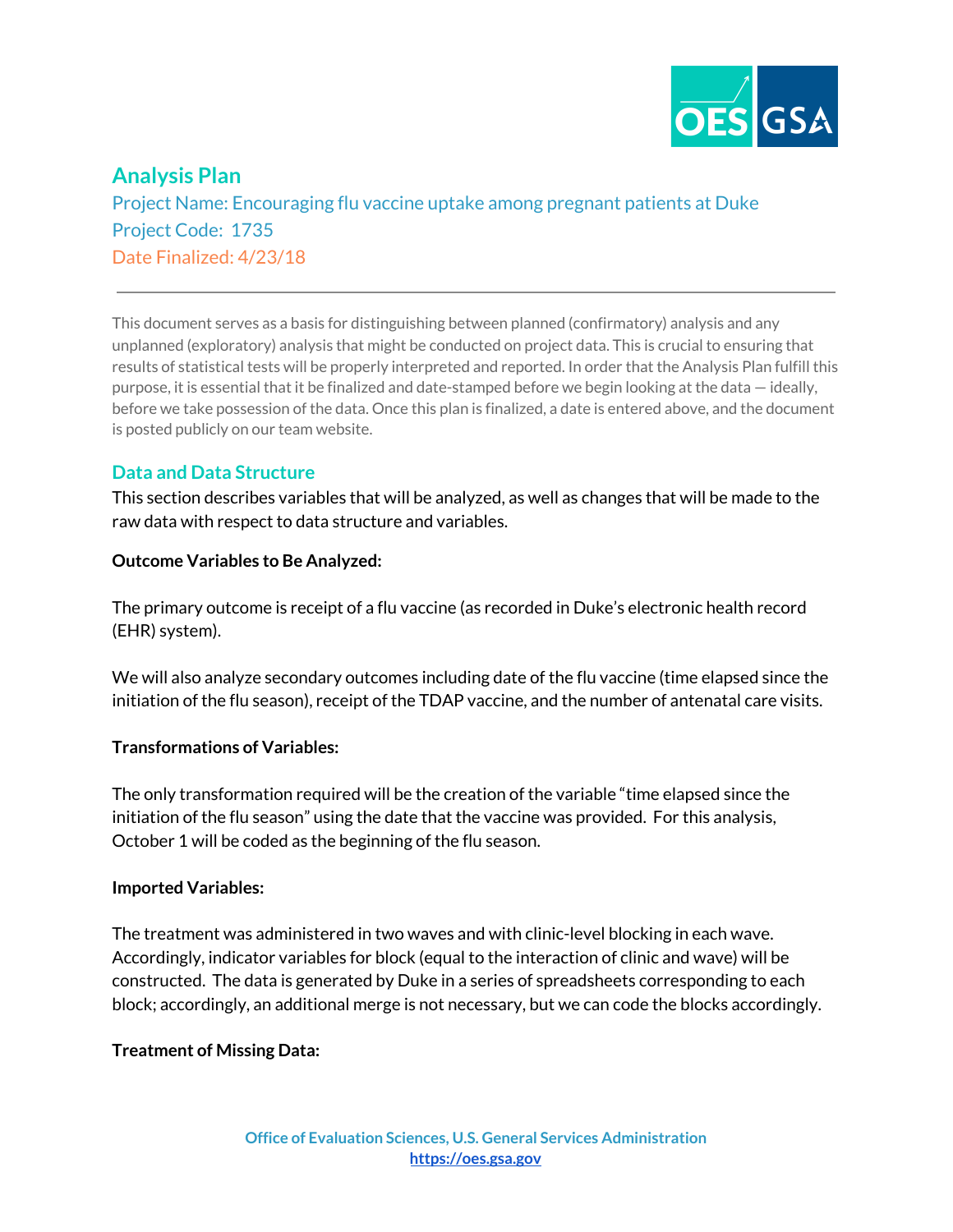If the variable for flu vaccine receipt is missing, the observation will be dropped from the sample given that this is the primary variable of interest. We do not anticipate any missing values here, however. We are aware that the variable corresponding to the date of the vaccine is manually imported from patients' charts, and may be missing in some cases. Accordingly, we will estimate the specification for "time to flu shot" using the restricted sample of observations for which dates are reported. In the event that the number of missing observations exceeds 10%, or is statistically different between treatment and control, we will caveat this analysis appropriately and also explore constructing bounds on any effect.

In addition, we have requested that Duke provide information about flu vaccine receipt in the previous year. The availability of this data is somewhat uncertain and there may be a large number of missing values. This variable is intended as a covariate to be used in a secondary specification. We will proceed with this specification if the number of missing observations does not exceed 20%. However, this analysis should be considered exploratory and will be reported as such. We will also explore including dummy variables for missing values as covariates.

## **Statistical Models & Hypothesis Tests**

This section describes the statistical models and hypothesis tests that will make up the analysis including any follow-ups on effects in the main statistical model and any exploratory analyses that can be anticipated prior to analysis.

#### **Statistical Models:**

Our primary specification will be ordinary least squares (OLS). We will regress the four outcomes of interest on a dummy variable for treatment assignment, conditional on clinic-wave strata fixed effects.

We will also explore re-estimating this specification controlling for past vaccination history (a dummy variable indicating whether the respondent received the flu vaccine in the previous year) if this variable is reported for at least 80% of the sample. This analysis should be considered exploratory and will be labeled as such.

Finally, we will also re-estimate the primary specifications for receipt of the flu and TDAP vaccine using logit models, given that these are binary variables. In the event the results differ between the two models, the OLS results will be considered primary.

#### **Inference Criteria, Including Any Adjustments for Multiple Comparisons:**

We will be conducting two-tailed tests and will report results that are significant at the 10, 5 and 1 percent level. Given that the intervention is extremely cheap, no minimum effect size of interest has been specified by the partner.